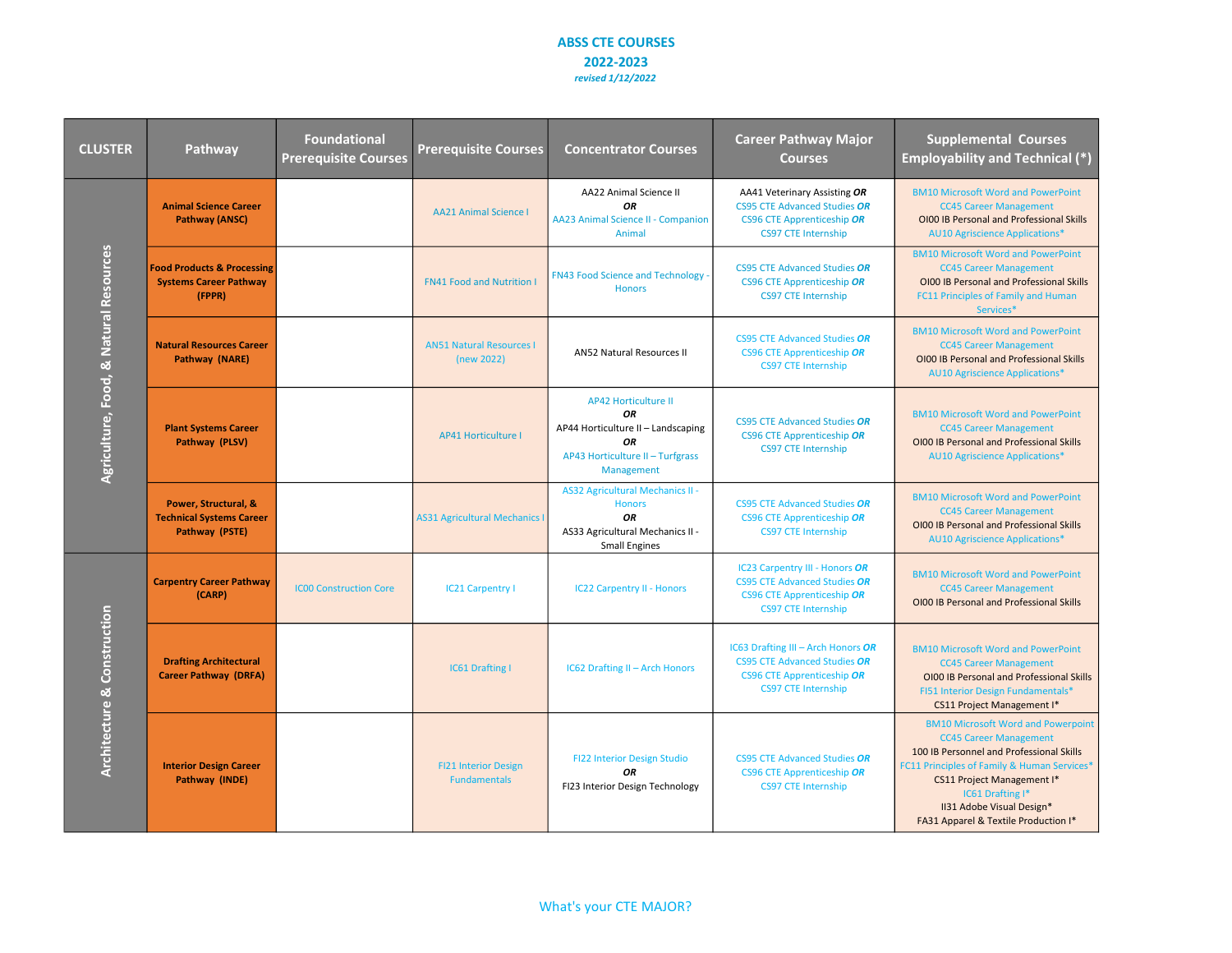| <b>CLUSTER</b>                                       | Pathway                                                                                                                                                        | <b>Foundational</b><br>Prerequisite | Prerequisite                                                                              | Concentrator                                                                                      | <b>Career Pathway Major</b>                                                                                                                                                                                                                                                      | <b>Supplemental Courses Employability</b><br>and Technical (*)                                                                                                                                                                                        |
|------------------------------------------------------|----------------------------------------------------------------------------------------------------------------------------------------------------------------|-------------------------------------|-------------------------------------------------------------------------------------------|---------------------------------------------------------------------------------------------------|----------------------------------------------------------------------------------------------------------------------------------------------------------------------------------------------------------------------------------------------------------------------------------|-------------------------------------------------------------------------------------------------------------------------------------------------------------------------------------------------------------------------------------------------------|
| ಹ<br>Arts, A/V Technology,<br>Communications         | <b>Digital Design and</b><br><b>Animation Career Pathway</b><br>(DIDE)<br><b>Local Override</b>                                                                |                                     | IA31 Digital Media                                                                        | IA32 Advanced Digital Media                                                                       | <b>CS95 CTE Advanced Studies OR</b><br><b>CS96 CTE Apprenticeship OR</b><br><b>CS97 CTE Internship</b>                                                                                                                                                                           | <b>BM10 Microsoft Word and PowerPoint</b><br><b>CC45 Career Management</b><br>OI00 IB Personal and Professional Skills<br>ME11 Entrepreneurship I*<br>TS24 Digital Design and Animation I*<br>II32 Adobe Digital Design*                              |
|                                                      | <b>Game Art Design Career</b><br>Pathway (GAAR)                                                                                                                |                                     | <b>TS24 Digital Design and</b><br><b>Animation I</b>                                      | TS31 Game Art Design or TS25 Digita<br><b>Design and Animation II</b>                             | TS32 Advanced Game Design OR<br><b>CS95 CTE Advanced Studies OR</b><br>CS96 CTE Apprenticeship OR<br><b>CS97 CTE Internship</b>                                                                                                                                                  | <b>BM10 Microsoft Word and PowerPoint</b><br><b>CC45 Career Management</b><br>OI00 IB Personal and Professional Skills<br>MMS1 Marketing*<br>II32 Adobe Digital Design *                                                                              |
| Management<br>Administration<br><b>Business</b><br>ಳ | <b>Entrepreneurship Career</b><br>Pathway (ENTRE)                                                                                                              |                                     | <b>ME11 Entrepreneurship I</b>                                                            | <b>ME12 Entrepreneurship II - Honors</b>                                                          | <b>CS95 CTE Advanced Studies OR</b><br><b>CS96 CTE Apprenticeship OR</b><br><b>CS97 CTE Internship</b>                                                                                                                                                                           | <b>BM10 Microsoft Word and PowerPoint</b><br><b>CC45 Career Management</b><br>OI00 IB Personal and Professional Skills<br><b>BF10 Business Essentials*</b><br>MM51 Marketing*<br><b>BM20 Microsoft Excel Honors*</b><br><b>BM40 Microsoft Access*</b> |
| Finance                                              | <b>Accounting Career Pathway</b><br>(ACCT)                                                                                                                     |                                     | <b>BA10 Accounting I</b>                                                                  | <b>BA20 Accounting II - Honors</b><br><b>OR</b><br>BA30 College-Level<br><b>Accounting Honors</b> | <b>CS95 CTE Advanced Studies OR</b><br>CS96 CTE Apprenticeship OR<br><b>CS97 CTE Internship</b>                                                                                                                                                                                  | <b>BM10 Microsoft Word and PowerPoint</b><br><b>CC45 Career Management</b><br>OI00 IB Personal and Professional Skills<br><b>BM20 Microsoft Excel - Honors*</b><br><b>BM40 Microsoft Access*</b>                                                      |
|                                                      | <b>Financial Securities and</b><br><b>Investments Career</b><br>Pathway (FSIN)                                                                                 | <b>BF10 Business Essentials</b>     | <b>BF21 Financial Planning I</b>                                                          | <b>BF22 Financial Planning II</b>                                                                 | <b>CS95 CTE Advanced Studies OR</b><br><b>CS96 CTE Apprenticeship OR</b><br><b>CS97 CTE Internship</b>                                                                                                                                                                           | <b>BM10 Microsoft Word and PowerPoint</b><br><b>CC45 Career Management</b><br>OI00 IB Personal and Professional Skills<br><b>BM20 Microsoft Excel - Honors*</b><br><b>BM40 Microsoft Access*</b>                                                      |
|                                                      | <b>National Academy</b><br><b>Foundation Career</b><br>Pathway (NAFF)<br><b>Local (all students will MAJOR</b><br>and select a Concentration-<br>SEM/ACCT/ENT) |                                     | <b>CN10 NAF Principles of</b><br><b>Finance AND CN18 NAF</b><br><b>Financial Services</b> | <b>CN14 NAF Entrepreneurship AND</b><br><b>CN11 NAF Business Economics</b>                        | <b>CN15 NAF Insurance AND CN16 NAF</b><br><b>Business in a Global Economy OR</b><br><b>BB50 IB Business Management (AP)</b>                                                                                                                                                      | <b>BM10 Microsoft Word and PowerPoint</b><br><b>CC45 Career Management</b><br><b>BM20 Microsoft Excel - Honors*</b><br><b>BF10 Business Essentials*</b>                                                                                               |
| <b>Health Science</b>                                | <b>Biomedical Technology</b><br><b>Career Pathway (BTCP)</b>                                                                                                   |                                     | <b>HU40 Health Science I</b>                                                              | <b>HB11 Biomedical Technology</b>                                                                 | <b>CS95 CTE Advanced Studies OR</b><br><b>CS96 CTE Apprenticeship OR</b><br><b>CS97 CTE Internship</b>                                                                                                                                                                           | <b>BM10 Microsoft Word and PowerPoint</b><br><b>CC45 Career Management</b><br>OI00 IB Personal and Professional Skills<br>HUXX Foundations of Health Science*<br>HH32 Pharmacy Technician*                                                            |
|                                                      | <b>Healthcare Professional</b><br><b>Career Pathway (HPCP)</b>                                                                                                 |                                     | <b>HU40 Health Science I</b>                                                              | <b>HU42 Health Science II</b>                                                                     | HN43 Nursing Fundamentals and<br><b>Practicum - Honors</b><br>$(2 \text{ credits})$ OR<br>HN44 Fundamentals of<br>Gerontology OR<br>HN45 Public Health Fundamentals OR<br><b>CS95 CTE Advanced Studies OR</b><br><b>CS96 CTE Apprenticeship OR</b><br><b>CS97 CTE Internship</b> | <b>BM10 Microsoft Word and PowerPoint</b><br><b>CC45 Career Management</b><br><b>OI00 IB Personal and Professional Skills</b><br>HUXX Foundations of Health Science*<br>HH32 Pharmacy Technician*                                                     |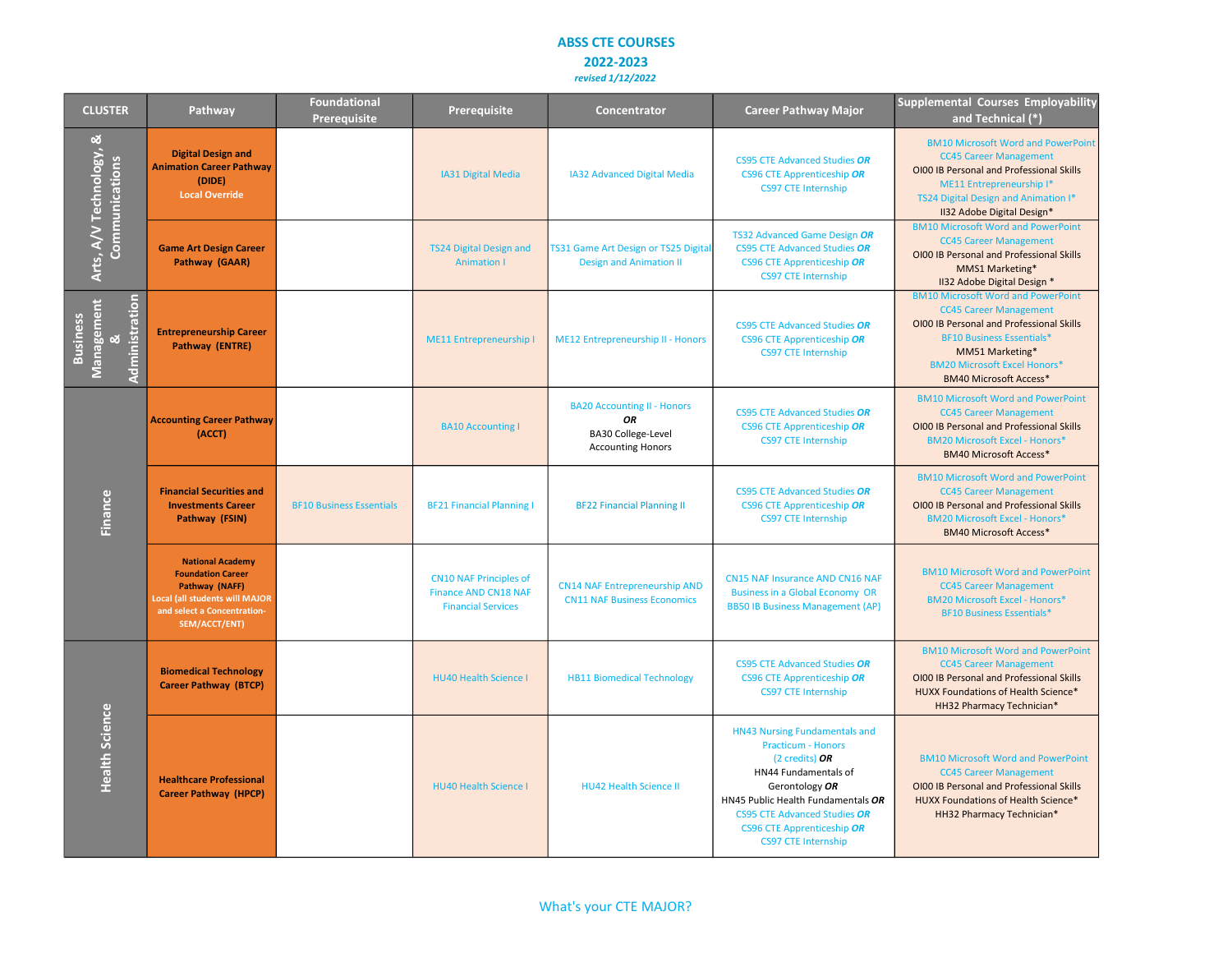| <b>CLUSTER</b>         | Pathway                                                                                                              | <b>Foundational</b><br><b>Prerequisite</b>            | Prerequisite                                                     | Concentrator                                                                                                                     | <b>Career Pathway Major</b>                                                                                                                                               | <b>Supplemental Courses Employability</b><br>and Technical (*)                                                                                                                                                                                                                                                                               |
|------------------------|----------------------------------------------------------------------------------------------------------------------|-------------------------------------------------------|------------------------------------------------------------------|----------------------------------------------------------------------------------------------------------------------------------|---------------------------------------------------------------------------------------------------------------------------------------------------------------------------|----------------------------------------------------------------------------------------------------------------------------------------------------------------------------------------------------------------------------------------------------------------------------------------------------------------------------------------------|
| Hospitality & Tourism  | <b>Culinary Arts Applications</b><br><b>Career Pathway (CULA)</b>                                                    | <b>FH10 Culinary Arts &amp;</b><br><b>Hospitality</b> | FH11 Culinary Arts &<br><b>Hospitality II Applications</b>       | FH13 Culinary Arts &<br><b>Hospitality III</b>                                                                                   | FH14 Culinary Arts & Hospitality IV<br><b>Applications OR</b><br><b>CS95 CTE Advanced Studies OR</b><br><b>CS96 CTE Apprenticeship OR</b><br><b>CS97 CTE Internship</b>   | <b>BM10 Microsoft Word and PowerPoint</b><br><b>CC45 Career Management</b><br>OI00 IB Personal and Professional Skills<br><b>FN41 Food and Nutrition I*</b>                                                                                                                                                                                  |
|                        | <b>Sports &amp; Entertainment</b><br><b>Marketing Career Pathway</b><br>(SEMK)                                       |                                                       | MH31 Sport & Event<br><b>Marketing I</b>                         | MH32 Sport & Event Marketing II                                                                                                  | <b>CS95 CTE Advanced Studies OR</b><br>CS96 CTE Apprenticeship OR<br><b>CS97 CTE Internship</b>                                                                           | <b>BM10 Microsoft Word and PowerPoint</b><br><b>CC45 Career Management</b><br>OI00 IB Personal and Professional Skills<br>CS11 Project Management I*<br>ME11 Entrepreneurship I*                                                                                                                                                             |
| Human Services         | <b>Early Childhood</b><br><b>Development &amp; Services</b><br><b>Career Pathway (EACH)</b><br><b>Local Override</b> |                                                       | <b>FE60 Child Development</b>                                    | FE11 Early Childhood<br>Education I (2 credit course) OR EDU<br>199 Intro to Early Childhood Ed OR<br><b>EDU 157 Active Play</b> | FE12 Early Childhood<br>Education II (2 credit course) OR EDU<br>131 Child, Family & Community OR EDU<br>151 Creative Activities OR EDU 153<br>Health, Safety & Nutrition | <b>BM10 Microsoft Word and PowerPoint</b><br><b>CC45 Career Management</b><br>OI00 IB Personal and Professional Skills<br><b>FC11 Principles of Family and Human</b><br>Services*                                                                                                                                                            |
|                        | <b>Food &amp; Nutrition Career</b><br>Pathway (FONU)                                                                 |                                                       | <b>FN41 Food and Nutrition I</b>                                 | <b>FN42 Food and Nutrition II</b>                                                                                                | <b>FN43 Food Science and Technology -</b><br>Honors OR<br><b>CS95 CTE Advanced Studies OR</b><br><b>CS96 CTE Apprenticeship OR</b><br><b>CS97 CTE Internship</b>          | <b>BM10 Microsoft Word and PowerPoint</b><br><b>CC45 Career Management</b><br>OI00 IB Personal and Professional Skills<br>FC11 Principles of Family and Human<br>Services*                                                                                                                                                                   |
| Information Technology | <b>Computer Engineering</b><br><b>Career Pathway (COEN)</b>                                                          | <b>BI12 CompTIA IT</b><br><b>Fundamentals</b>         | <b>II21 Computer Engineering</b><br><b>Technology I - Honors</b> | <b>II22 Computer Engineering</b><br><b>Technology II - Honors</b>                                                                | <b>CS95 CTE Advanced Studies OR</b><br><b>CS96 CTE Apprenticeship OR</b><br><b>CS97 CTE Internship</b>                                                                    | <b>BM10 Microsoft Word and PowerPoint</b><br><b>CC45 Career Management</b><br>OI00 IB Personal and Professional Skills<br><b>BIO5 IB Information Techology in a Global</b><br>Society                                                                                                                                                        |
|                        | <b>Computer Science</b><br><b>Principles Career Pathway</b><br>(CSPR)                                                |                                                       | <b>BP41 Computer Science 1</b>                                   | <b>BP42 Computer Science II</b>                                                                                                  | 2A02 Computer Science AP OR<br><b>CS95 CTE Advanced Studies OR</b><br><b>CS96 CTE Apprenticeship OR</b><br><b>CS97 CTE Internship</b>                                     | <b>BM10 Microsoft Word and PowerPoint</b><br><b>CC45 Career Management</b><br>OI00 IB Personal and Professional Skills<br><b>BI12 Comp TIA IT Fundamentals*</b><br>BP01 Introduction to Computer Science*<br>BIO5 IB Information Techology in a<br>Global Society*<br><b>BM20 Microsoft Excel - Honors*</b><br><b>BM40 Microsoft Access*</b> |
|                        | <b>Python Programming</b><br><b>Career Pathway (PYPR)</b>                                                            |                                                       | <b>BP14 Python Programming I</b>                                 | <b>BP16 Python Programming II</b>                                                                                                | 2A02 Computer Science AP OR<br><b>CS95 CTE Advanced Studies OR</b><br><b>CS96 CTE Apprenticeship OR</b><br><b>CS97 CTE Internship</b>                                     | <b>BM10 Microsoft Word and PowerPoint</b><br><b>CC45 Career Management</b><br>OI00 IB Personal and Professional Skills<br><b>BI12 Comp TIA IT Fundamentals*</b><br>BP01 Introduction to Computer Science*<br>BIO5 IB Information Techology in a<br>Global Society*<br><b>BM20 Microsoft Excel - Honors*</b><br><b>BM40 Microsoft Access*</b> |